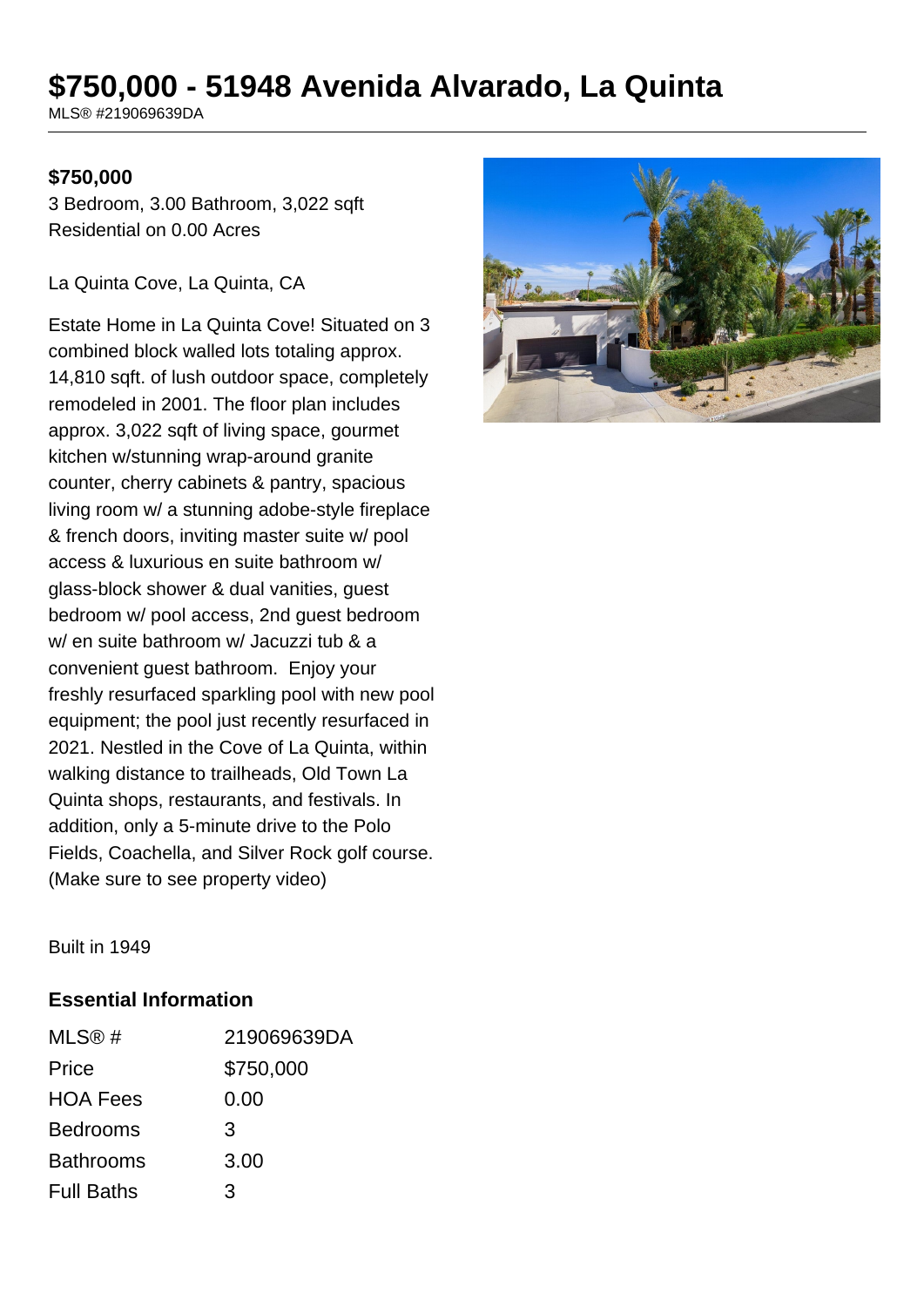| Square Footage    | 3,022                          |
|-------------------|--------------------------------|
| Acres             | 0.00                           |
| <b>Year Built</b> | 1949                           |
| <b>Type</b>       | <b>Residential</b>             |
| Sub-Type          | <b>Single Family Residence</b> |
| <b>Status</b>     | Closed                         |

## **Community Information**

| Address      | 51948 Avenida Alvarado           |
|--------------|----------------------------------|
| Area         | 313 - La Quinta South of HWY 111 |
| Subdivision  | La Quinta Cove                   |
| City         | La Quinta                        |
| County       | <b>Riverside</b>                 |
| <b>State</b> | СA                               |
| Zip Code     | 92253                            |

## **Amenities**

| <b>Parking Spaces</b> | 5                                           |
|-----------------------|---------------------------------------------|
| Parking               | Driveway, Garage, Garage Door Opener, Other |
| # of Garages          | $\mathcal{P}$                               |
| Garages               | Driveway, Garage, Garage Door Opener, Other |
| View                  | Desert, Mountain(s), Pool                   |
| Has Pool              | Yes                                         |
| Pool                  | In Ground, Private, Salt Water              |

## **Interior**

| Interior                 | Carpet, Tile       |
|--------------------------|--------------------|
| <b>Interior Features</b> | Walk-In Closet(s)  |
| Heating                  | Central            |
| Cooling                  | <b>Central Air</b> |
| Fireplace                | Yes                |
| <b>Fireplaces</b>        | Gas, Living Room   |
| # of Stories             | 1                  |
| <b>Stories</b>           | ne                 |

#### **Exterior**

| Lot Description | Corner Lot, Sprinkler System |  |
|-----------------|------------------------------|--|
|                 |                              |  |

## **Additional Information**